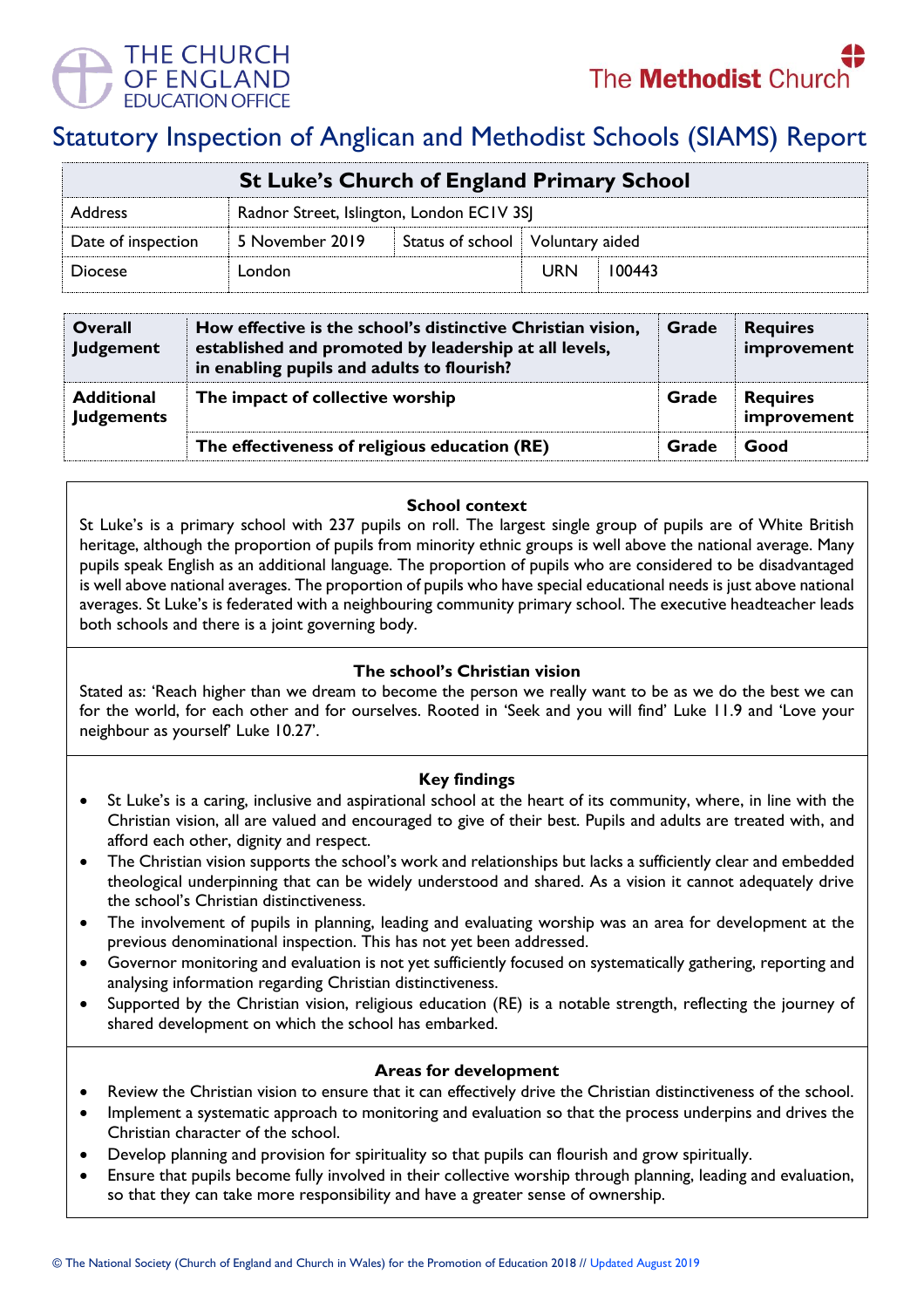# **How effective is the school's distinctive Christian vision, established and promoted by leadership at all levels, in enabling pupils and adults to flourish?**

# **Inspection findings**

St Luke's is a caring, inclusive and aspirational school where everyone is valued and encouraged to give of their best. The school successfully promotes its aim to provide love and hope through daily life and learning. Both pupils and adults are treated with dignity and respect and offer each other the same. This is a school that is at the heart of its local community. The long-serving executive headteacher is, justifiably, well respected, by colleagues, governors and parents. She has built a dedicated and inspirational team of teachers. For a number of years, and as part of its mission, the school has reached out to other schools, including local church schools, to help them to improve.

Supported by the vision, pupils are very well behaved, treating each other, and adults, with courtesy and respect. They follow the 'St Luke's Way', exemplified as 'ready, respect, safe', reminders that are effectively used to help keep pupils on track and help them to develop a sound sense of moral responsibility. In lessons, they listen attentively and take a pride in their learning and achievements. Classrooms and common spaces are bright and vibrant, with well-presented displays that celebrate pupils' work. Pupils say that they feel safe in school and incidents of bullying are uncommon and dealt with effectively. Leaders take the welfare of both staff and children very seriously. Promoted by the vision, there is a considerable investment in the wellbeing and mental health of everyone in the school community.

The breadth of the school's Christian vision underpins its work and relationships. It was created to meet the aspirational needs and challenges of pupils in this particular community. However, it lacks a sufficiently embedded theological underpinning that can be clearly and widely articulated. As a vision, it is not currently equipped to adequately drive the Christian character of the school at all levels. Pupils do not always grasp how their school vision, and its associated values, are rooted in the Christian and biblical narrative. Because of these limitations, monitoring and evaluation by senior leaders and governors has not been sufficiently focused on the essential features of being an effective and developing church school. The school lacks a more robust and systematic process for gathering, reporting and analysing information about the impact of the school's Christian vision. Recently, and sensibly so, the school has begun to review the vision.

Pupils' achievements are encouraged by the school's motto, 'always seeking to improve'. Based on a comparison with national assessments, pupils make progress that is broadly in line with national averages for the core academic subjects overall. This includes disadvantaged pupils when compared with similar groups nationally. Leaders have made a useful start in considering how to deepen and embed pupils' opportunities for spiritual development. But there is not a broad and shared definition of spiritualty for teachers to plan progressively as pupils move through the school. The use of Philosophy for Children (P4C) makes a valuable contribution through deep and searching enquiries and through the exploration of 'big questions'. The curriculum successfully provides opportunities for global and ecological awareness. Pupils support charities such as Children in Need and regularly collect items for the local food bank. They are becoming aware of their own capacity for change through, for example, action on plastics and a growing awareness of climate matters.

There is a close and productive partnership with three local churches, two Anglican and one Methodist. Clergy and church workers are active through their pastoral support, leading acts of worship and in governance. Inclusive collective worship and school assemblies are an essential part of each school day. Clergy have also been instrumental in encouraging and supporting more biblically-led planning. This helps to provide more structure and focus to each week and ensure a clear religious message. In line with the school's vision, 'dream-catcher' assemblies are held each week. These occasions provide an opportunity to inspire pupils, by inviting former pupils, and other successful adults, to come and share their dreams and accomplishments. Anglican traditions are encouraged, and in particular by the clergy. Examples include, lighting a candle on a special table, using liturgical colours representing seasons and festivals, and introducing pupils to the Eucharist. Prayers are said in assemblies, including the school prayer. Classrooms have prayer and reflection areas, although a number of pupils were unsure as to their precise purpose. The greater involvement of pupils in planning, leading and evaluating their worship was an area for development at the previous denominational inspection. This has not been addressed and pupils are not involved in the collective worship to the extent that they could be. Currently there is no programme for systematically monitoring and evaluating collective worship as a basis for improvement.